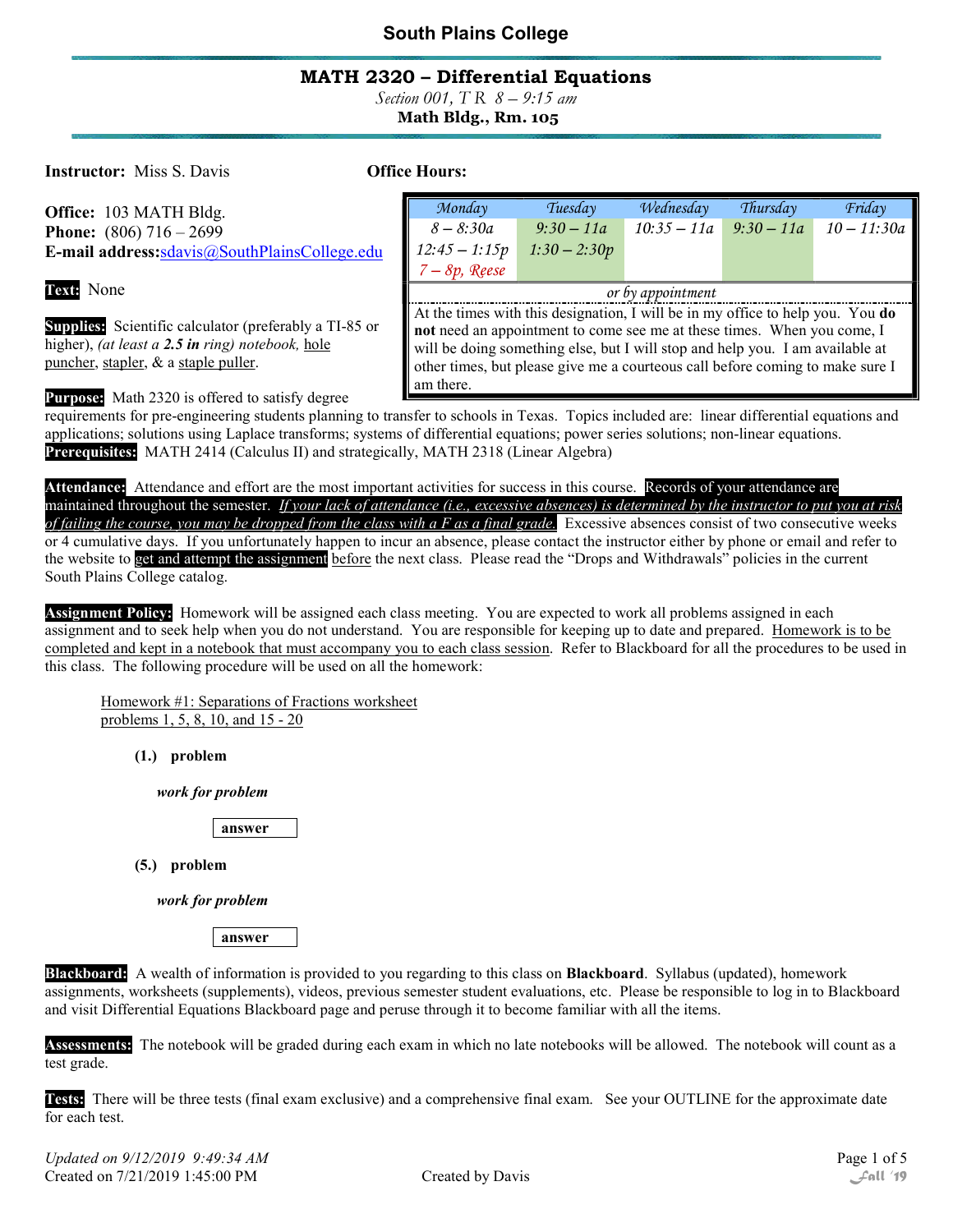Make-up Policy: There is no automatic provision for making up exams. Only under extreme circumstances (e.g., death in the family or hospitalization) will make-up exams be given, and these circumstances must be documented. If at all possible, the instructor should be notified prior to missing an exam.

Lectures: Class will begin promptly as scheduled. You should be in your seat and ready to go at this time.

Grading Policy: Your final grade will be based solely on major exam scores, homework (notebook), and a comprehensive final. There will be 3 major tests given during the semester. See your OUTLINE for the approximate date for each test. A comprehensive final examination will be given at the end of the semester.

**Grading Score:**  $\frac{1}{\text{Final score}} = \frac{\text{Test } 1 + \text{Test } 2 + \text{Test } 3 + \text{Homework score} + \text{Final Exam score}}{1 + \text{Test } 2 + \text{Test } 3 + \text{Homework score}}$ 5

NOTE: If the final exam score is greater than the least non-zero major exam score (excluding the Homework [Notebook] score) then the final exam score replaces the least non-zero major exam score. In other words, the major exam score will be deleted and the final exam score will count two times.

Borderline Grades: These grades will be evaluated with regard to attendance and mature conduct in class.

STUDY: You should normally spend approximately 2-3 hours outside of class in study for each hour of lecture. Some material will require more time than other material. Also, your mathematical background is a major factor in the time spent completing the homework. Try to study the assigned lesson as soon after the class meets as is possible. In your all possible effort, try not to get behind on the homework!

**Tutoring:** Free tutoring is available in the Math-Engineering building (room M116). Please remember to sign in when you seek help from a tutor.

Video Tapes: Videos for many of the review topics in this course are available online by the SPC Math. Department through Blackboard. The web address is as follows (http://southplainscollege.blackboard.com). For username and password, please use *mvideos*.

| <b>Tape</b> | <b>Topic</b>                      |
|-------------|-----------------------------------|
|             | <b>Calculus II</b>                |
|             | Integration by Parts              |
|             | Integration by Partial Fractions  |
|             | Integration by Change of Variable |
|             | Integration by Trig Substitution  |
|             | <b>Taylor Series</b>              |

#### Critical Dates:

| Sept 2             | Labor Dav         | Nov 11            | <b>WEB Pre-registration for Spring 2020</b>                                     |  |
|--------------------|-------------------|-------------------|---------------------------------------------------------------------------------|--|
| $\cdot$ Oct 11     | <b>FALL Break</b> |                   | <b>Nov 8</b> Advising Day for Math, Computer Science, & Engineering majors only |  |
| $\mathcal{N}ov$ 14 | Last day to drop  | <b>Final Exam</b> |                                                                                 |  |
| $Nov$ 27-29        | Thanksgiving      |                   | <b>Dec 10</b> (8 – 10 a, Tuesday)                                               |  |

#### Student Responsibilities:

- Attend class, be aware of announcements made in class, and ask questions when necessary.
- Work homework problems early enough to seek help if needed.
- Form study groups.
- Work extra problems as required to understand each topic.
- \*\*Please, turn off cell phones and pagers during class! \*\*
	- $\circ$  If the instructor determines that activation of a cell phone, pager, PDA, or laptop interrupts the lecture or classroom discussion or impedes the progress of any student then the instructor may ask the student to leave the class temporarily or permanently.
	- o No technologic devices such as cell phones, PDA's, etc. are to be used during tests or in-class quizzes.
- Follow the classroom policy, no food or drink allowed in the classroom if posted.
- In addition to the No Food or Drink classroom policy and in accordance to campus policy, no tobacco products are to be permitted and consumed in class.
- You will obtain your final grade for the class through TexanConnect/MySPC and MyColleague.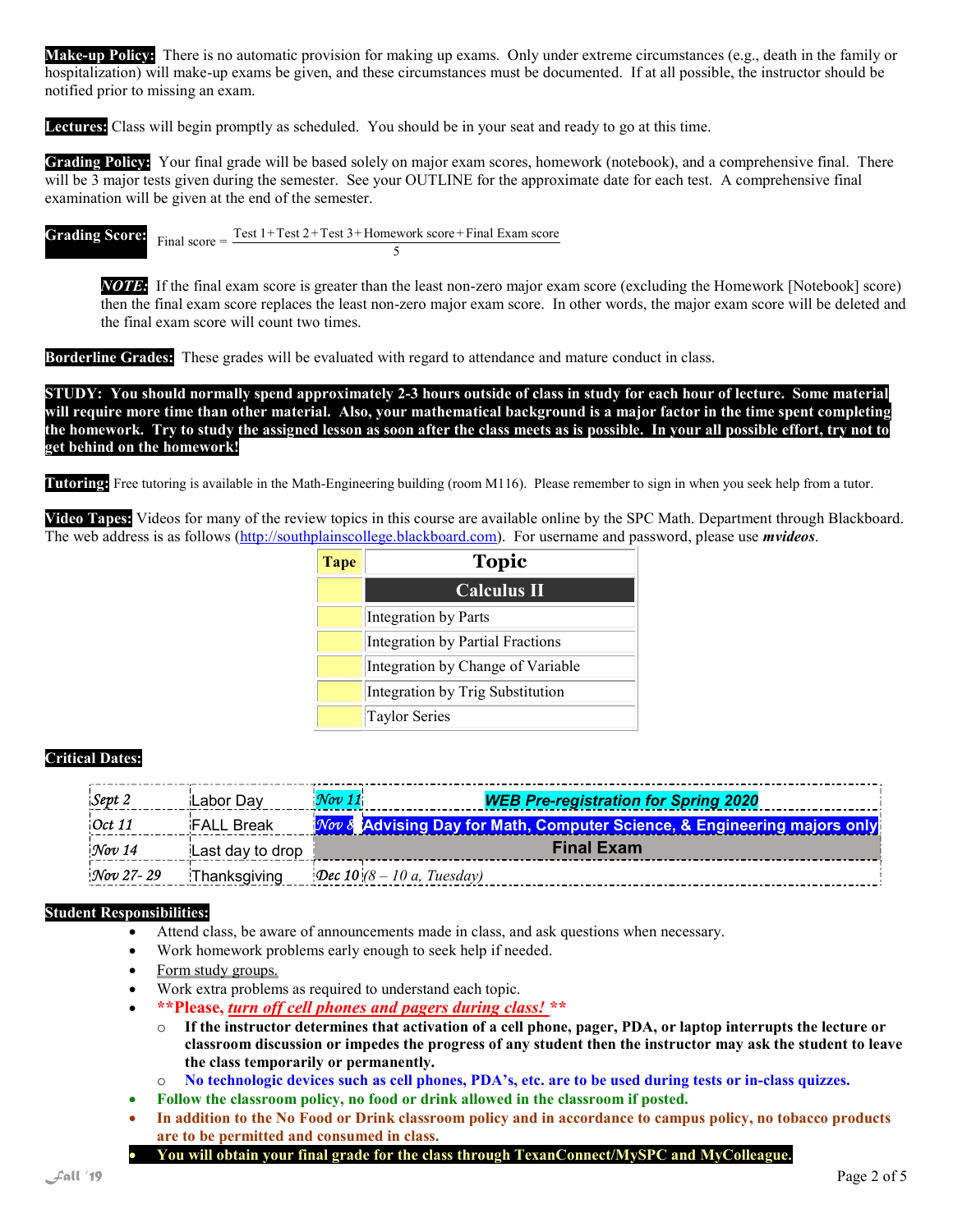Cell Phone Policy: All students will, during each class period and for its duration, place and keep their cell phone, provided that they are at the present time in possession of said device, face-down in the right-hand corner and on the top surface of their desk. If a student's cell phone activates and/or the student engages in text messaging during class at anytime during the semester, the student, by the instructor's discretion, could be permanently dismissed from the class for the remainder of the semester. If a student's cell is activated during class and/or the student engages in text messaging determined by the instructor, and the student chose not to place their phone on top of their desk as mentioned above then the student will be dismissed from the class by the instructor permanently.

Academic Misconduct: Complete honesty is required from students in all facets of course work including homework assignments, tests, and the final exam. See the South Plains College Catalog for more detail.

Sanctions for Cheating or Plagiarizing: A grade of "F" in the course will be assigned to any student caught cheating or plagiarizing; additional sanctions may also be considered. Students are responsible for understanding the meanings of the words cheating and plagiarizing.

Questions: I invite all your questions except the following:

- 1. I wasn't able to make it to class. Did I miss anything? (Yes.)
- 2. Is this going to be on the test? (Perhaps, not directly, but if the ideas were not important, I would not be discussing them in class.)
- 3. Do you have the tests graded? (I put forth my best effort to have the tests graded so as to return them the next class session, however, there are times due to uncontrollable factors that this may not be possible.)

Objectives: Upon completion of this course and obtaining a passing grade, the student will have mastered at least 70% of the course objectives. The course objectives provide that the student be able to:

- a.) Identify, both orally and in writing, the type of differential equation encountered, comment on the type of solution expected, and pursue its general solution using an appropriate technique. These methods will include the use of power series and numerical methods.
- b.) Find the particular solution for equations with initial conditions by using several methods, among which will be the use of Laplace transforms.
- c.) Find the solution for a system of linear differential equations using several methods, among which will be the use of matrix algebra.
- d.) Analyze practical problems from various other disciplines, proposing methods of solution that require differential equations, finding a suitable differential equation with initial conditions, and then finding the solution for that equation.

Diversity: In this class, the teacher will establish and support an environment that values and nurtures individual and group differences and encourages engagement and interaction. Understanding and respecting multiple experiences and perspectives will serve to challenge and stimulate all of us to learn about others, about the larger world, and about ourselves. By promoting diversity and intellectual exchange, we will not only mirror society as it is, but also model society as it should and can be.

Disability Statement: Students with disabilities, including but not limited to physical, psychiatric, or learning disabilities, who wish to request accommodations in this class should notify the Special Services Office, preferably, early in the semester so that the appropriate arrangements may be made. In accordance with federal law, a student requesting accommodations must provide acceptable documentation of his/her disability to the Special Services Coordinator. For more information, call or visit the Special Services Office in the Student Services Building, 894-9611 ext. 2529.

Confidentiality: As a faculty member, I am deeply invested in the well-being of each student I teach. I am here to assist you with your work in this course. If you come to me with other non-course-related concerns, I will do my best to help.

It is important for you to know that all faculty members are mandated reporters of any incidents of sexual misconduct. That means that I cannot keep information about sexual misconduct confidential if you share that information with me. Dr. Lynne Cleavinger, the Director of Health & Wellness, can advise you confidentially as can any counselor in the Health & Wellness Center. They can also help you access other resources on campus and in the local community. You can reach Dr. Cleavinger at 716-2563 or lcleavinger@southplainscollege.edu or go by the Health and Wellness Center. You can schedule an appointment with a counselor by calling 716-2529.

#### Sexual Misconduct

It is important for you to know that all faculty members are mandated reporters of any incidents of sexual misconduct. That means that I cannot keep information about sexual misconduct confidential if you share that information with me. Dr. Lynne Cleavinger, the Director of Health & Wellness, can advise you confidentially as can any counselor in the Health & Wellness Center. They can also help you access other resources on campus and in the local community. You can reach Dr. Cleavinger at 716-2563 or lcleavinger@southplainscollege.edu or go by the Health and Wellness Center. You can schedule an appointment with a counselor by calling 716-2529.

Campus Concealed Carry: Campus Concealed Carry - Texas Senate Bill - 11 (Government Code 411.2031, et al.) authorizes the carrying of a concealed handgun in South Plains College buildings only by persons who have been issued and are in possession of a Texas License to Carry a Handgun. Qualified law enforcement officers or those who are otherwise authorized to carry a concealed handgun in the State of Texas are also permitted to do so. Pursuant to Penal Code (PC) 46.035 and South Plains College policy, license holders may not carry a concealed handgun in restricted locations. For a list of locations, please refer to the SPC policy at: (http://www.southplainscollege.edu/human\_resources/policy\_procedure/hhc.php) Pursuant to PC 46.035, the open carrying of handguns is prohibited on all South Plains College campuses. Report violations to the College Police Department at 806-716-2396 or 9-1-1.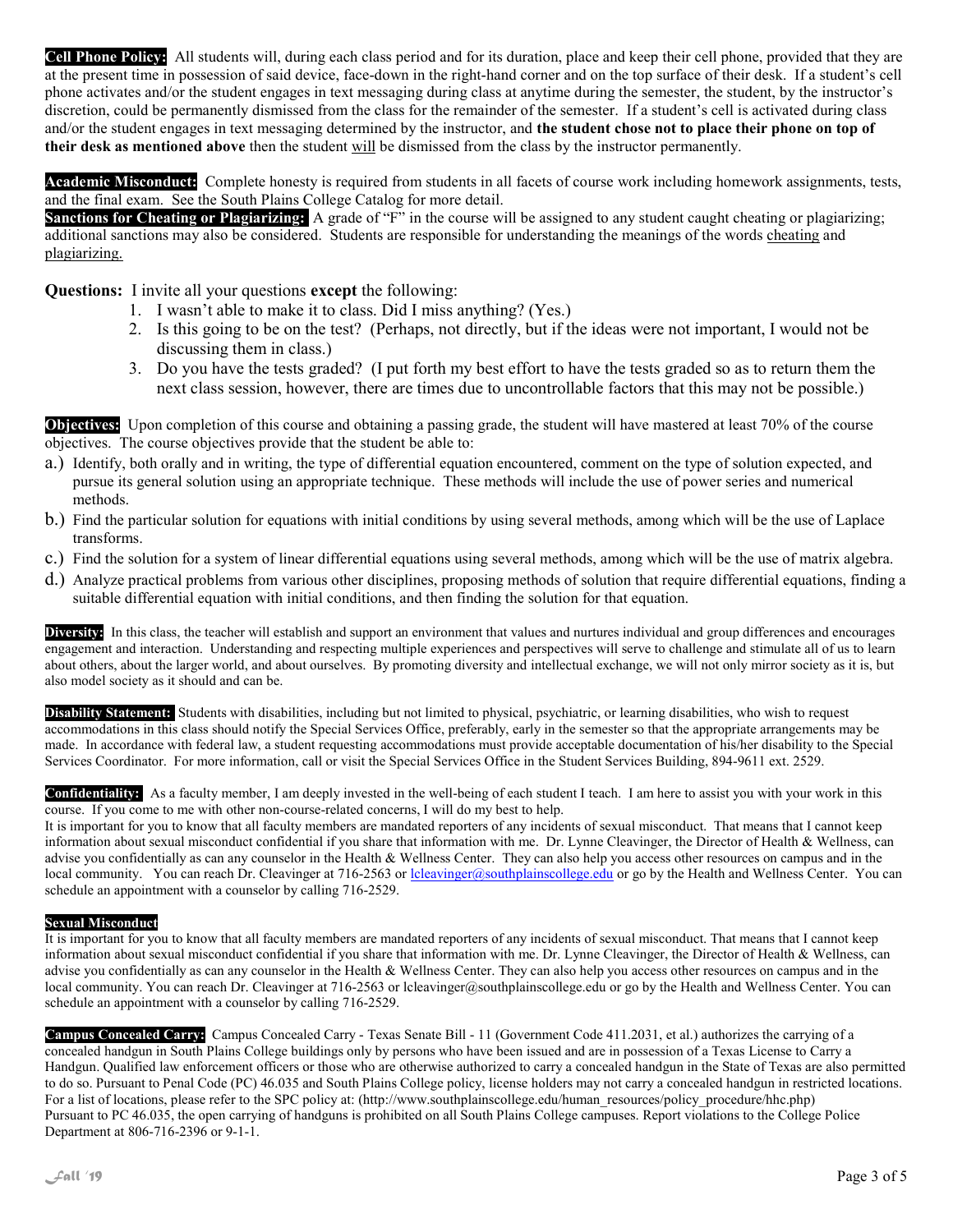|                     |                   |                    | <b>Course Outline</b><br>This schedule is tentative and subjective to change. Changes will be announced in class. |  |  |
|---------------------|-------------------|--------------------|-------------------------------------------------------------------------------------------------------------------|--|--|
| Week                | Date              | <b>Supplements</b> | <b>Topics and Sections Covered</b>                                                                                |  |  |
| 1                   | 8/27, Tues        | 1                  | Introduction, Definitions, solutions, and<br>Elimination of const. Families                                       |  |  |
|                     | 8/29, Thurs       | $\overline{2}$     | Separation of Variables                                                                                           |  |  |
| $\overline{2}$      | $9/2$ , Mon       |                    | <b>Labor Day</b>                                                                                                  |  |  |
|                     | $9/3$ , Tues      | $\overline{3}$     | Homogenous Coefficients                                                                                           |  |  |
|                     | $9/5$ , Thurs     | $\overline{4}$     | <b>Exact Equations</b>                                                                                            |  |  |
| 3                   | $9/10$ , Tues     | 5,6                | Linear equations, 1 <sup>st</sup> Order and All types                                                             |  |  |
|                     | $9/12$ , Thurs    | $\tau$             | <b>Bernoulli Equations</b><br>Substitutions Suggested by the equation                                             |  |  |
| $\overline{\bf{4}}$ | $9/17$ , Tues     | 8                  | Applications                                                                                                      |  |  |
|                     | 9/19, Thurs       | $8\,$              | Applications contd.                                                                                               |  |  |
| 5                   | $9/24$ , Tues     | 9                  | Linear Differential. Equations<br>Linear Independence & the Wronskian                                             |  |  |
|                     | $9/26$ , Thurs    | 10                 | Differential Operators; Distinct Roots (Linear equations w/constant coefficients)                                 |  |  |
|                     | <b>10/1, Tues</b> |                    | <b>Test 1</b>                                                                                                     |  |  |
| 6                   | 10/3, Thurs       | 11, 12             | Repeated Roots; Complex Roots (Linear equations w/constant coefficients)                                          |  |  |
|                     | $10/8$ , Tues     | 13                 | Undetermined Coefficients (Non-Homogenous)                                                                        |  |  |
| 7                   | 10/10, Thurs      | 13                 | Undetermined Coefficients (Non-Homogenous) contd.                                                                 |  |  |
| $\boldsymbol{8}$    | $10/15$ , Tues    | 14                 | <b>Variation of Parameters</b>                                                                                    |  |  |
|                     | 10/17, Thurs      | 15                 | <b>Applications (Vibrations)</b>                                                                                  |  |  |
| 9                   | 10/22, Tues       | 16                 | Laplace Transforms<br><b>Inverse Laplace Transforms</b>                                                           |  |  |
|                     | 10/24, Thurs      | 16.5, 17           | <b>Inverse Laplace Transforms</b><br>I.V.P.'s (Initial Value Problem)                                             |  |  |
| 10                  | 10/29, Tues       |                    | Test 2                                                                                                            |  |  |
|                     | 10/31, Thurs      | 17.5, 18           | I.V.P.'s; Discontinuous R. H. S.                                                                                  |  |  |
| 11                  | $11/5$ , Tues     | 18.5               | Discontinuous R. H. S.<br>System linear equations by algebra                                                      |  |  |
|                     | $11/7$ , Thurs    | M                  | Review Matrix algebra                                                                                             |  |  |
|                     | 11/8, Fri         |                    | SPC Math, CS, & Engineering Advising Day                                                                          |  |  |
| 12                  | $11/12$ , Tues    | 19                 | Eigen values & vectors<br><b>Distinct Roots</b>                                                                   |  |  |
|                     | 11/14, Thurs      | 20                 | <b>Complex Roots</b><br><b>Repeated Roots</b>                                                                     |  |  |
|                     |                   |                    | <b>Intro to Engineering Projects</b>                                                                              |  |  |
|                     | 11/19, Tues       | 21                 | Non-homogeneous Systems                                                                                           |  |  |
| 13                  | $11/21$ , Thurs   | 22                 | <b>Solution by Power Series</b><br>Recursion formula                                                              |  |  |
|                     | 11/26, Tues       |                    | Test 3                                                                                                            |  |  |
| 14                  | 11/28, Thurs      |                    | <b><i>Thanksgiving</i></b>                                                                                        |  |  |
|                     | $12/3$ , Tues     | 22                 | Solution by Power Series contd.<br>Recursion formula                                                              |  |  |
| 15                  | $12/5$ , Thurs    | 22                 | Solution at $x = 0$<br>Solution at $x = a$                                                                        |  |  |
| <b>Finals</b>       | 12/10, Tues       |                    | <b>Section 001</b><br>$\overline{FINAL}$ EXAM: $8-10a$                                                            |  |  |